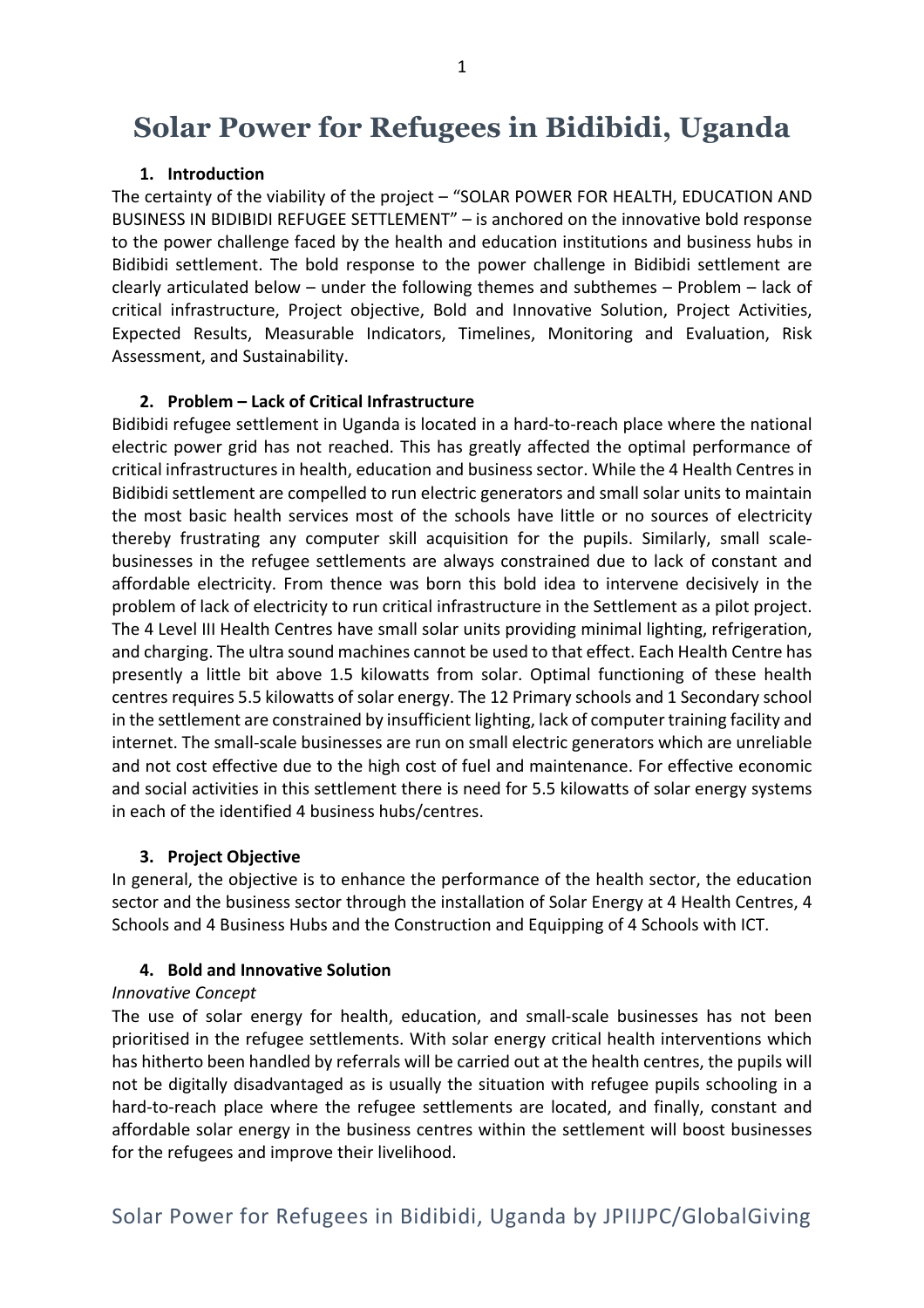# *Critical Intervention and concrete deliverables*

This project focuses on 3 critical social services that are essential for a stable and smooth running of a community – health, education and business. The peculiarity of this project is fundamentally anchored in improving the life of the refugees by reducing cost and improving – health care, access to quality education and business. At the successful completion of this project the following changes are envisaged:

- Inaccessible health services due to lack of energy will be available at the health centres.
- More pupils will acquire computer know-how, access information through the internet, and have lighting for remedial studies.
- Existing small-scale businesses at the settlement boosted and new ones springs up.

# **5. Project Activities**

- A. Benchmarking
- 1. Baseline survey
- B. Solar Energy
- 1. Site survey
- 2. Purchases of materials solar panels, charge controls, batteries, etc.
- 3. Transportation
- 4. Installation
- 5. Training of Site overseers
- C. ICT Centre
- 1. Site survey
- 2. Construction of 4 mini-halls
- 3. Furnishing of the mini-halls
- 4. Purchase and Installation of computers
- 5. Installation of Internet
- 6. Training of 8 teachers as computer instructors
- D. Establishment of management committees
- 1. 3 Stakeholders meeting (schools, health centres, businesses)
- 2. Formation of Committees
- 3. Formation of 4 Saccos at the Business Centres.

# **6. Expected Results**

- I. During the lifetime of the project:
- 1. Solar energy units installed in 4 health centres, 4 schools and 4 market centres.
- 2. 24 Technical overseers trained.
- 3. 4 ICT centres constructed and equipped in 4 schools.
- 4. 4 ICT instructors trained.
- 5. 12 Project committees formed.
- 6. 60 small-scale businesses powered with solar energy.
- 7. 4 Solar Energy Consumers SACCOS formed in 4 business centres.
- II. At the End of the Project:
- 1. 4 Health Centres powered with Solar Energy.
- 2. 24 Solar Energy Technical overseers skilled.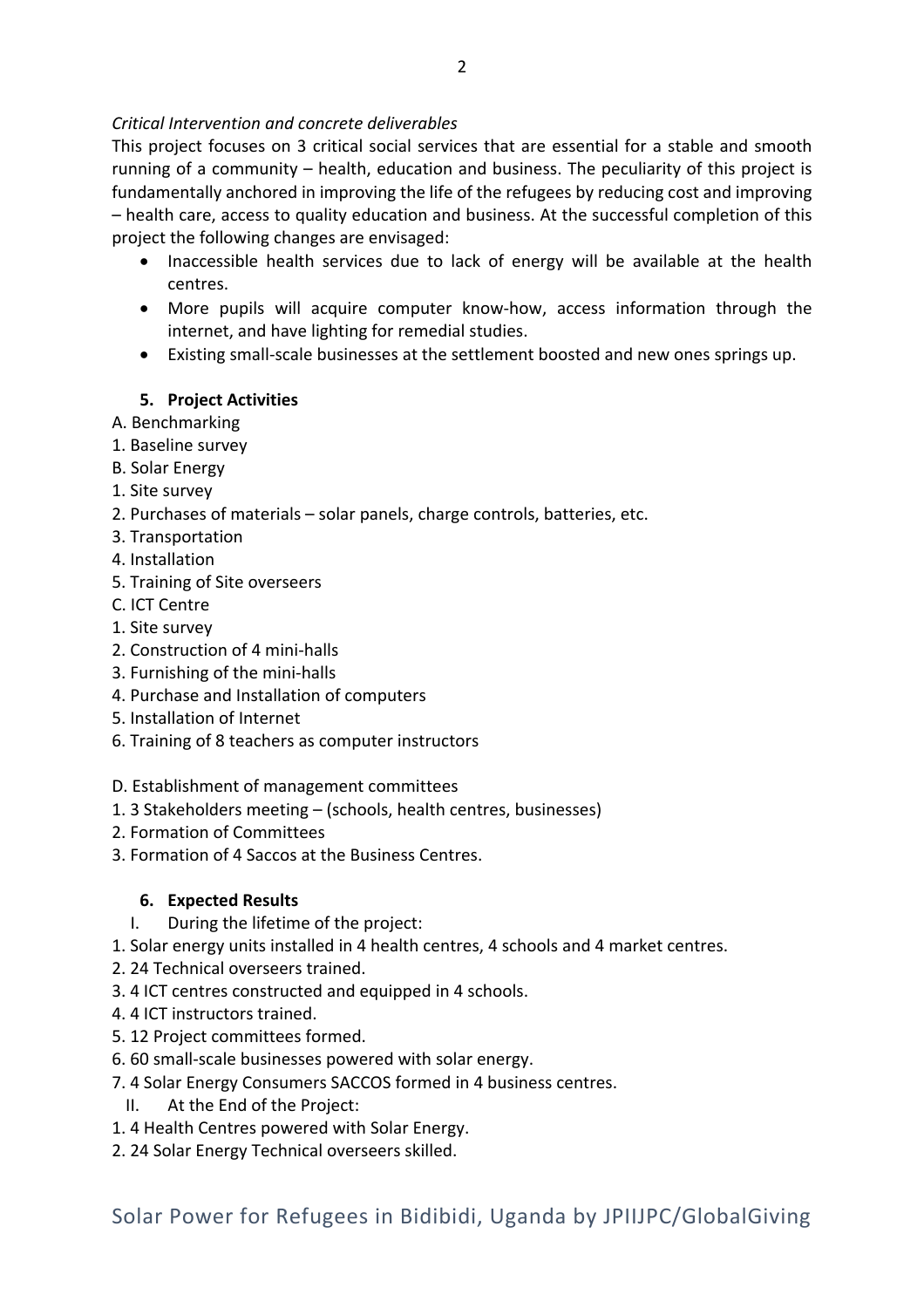3. 1 Secondary and 3 Primary Schools powered with solar energy.

- 4. Computer literacy undertaken in 1 Secondary School and 3 Primary Schools.
- 5. 4 ICT instructors conducting computer literacy 1 Secondary School and 3 Primary Schools.
- 6. 60 small-scale businesses running on sufficient and reliable solar energy.
- 7. 4 Solar Energy Consumers SACCOS managing the solar installations in 4 business Centres. III. Over 3-5 Years:
- 1. Improved health services in 4 Health Centres.
- 2. 24 Solar Energy Technical overseers maintaining the solar energy installations.
- 3. Improved performance in 1 Secondary School and 3 Primary Schools.
- 4. Improved computer literacy in 1 Secondary School and 3 Primary Schools.
- 5. Improved 60 small-scale businesses with reliable solar energy.
- 7. Increased income of 60 small-scale business owners.
- 8. Improved welfare of the 60 small-scale business owners.

# **7. Measurable indicators**

Insufficient and unreliable energy which is affecting social services and business is the source for the measurable data that will change with the intervention.

This intervention will be assessed to be cheaper and better by evaluating the services which were not available before the intervention and later available after the intervention.

In the health services, the quality of services can be established by asking the beneficiaries on the state of the services before the intervention and after. The management can provide the data on the number of services provided before and after the intervention.

In the education sector, quality of education can be assessed by comparing the performance of the pupils before and after the intervention.

In the business sector, the innovation can be assessed to be cheaper by comparing the number of businesses using the installed solar energy with the number of successful businesses before and after the intervention. The project impact can also be assessed by interviewing the beneficiaries (small business owners) on the cost of power on their businesses before the intervention and after the intervention.

# **8. Timelines**

In terms of timelines, baseline survey, site surveys, purchase of materials and transportation of materials, construction of the mini-hall will be executed in the first quarter of the project. The installation (solar energy), furnishing of the mini-halls, purchase and installation of computers and internet will be done in the 2nd quarter. Training of the site overseers and training of teachers as computer instructors will be done in the 3rd quarter. The next 8 months will be used by the management to consolidate the responsibilities of the various stakeholders to ensure ownership. Apart from the periodic and the midterm evaluation, the last 1 month will be used to conduct an evaluation of the whole project.

# **9. Monitoring and Evaluation**

In the 18 months, first 9 months will be for establishment of the project, namely benchmarking the project, installation of the solar energy, construction and equipping of the ICT centre and training of technical personnel. The monitoring of the project will be done throughout the life cycle of the project. Monitoring tools will be designed by an M&E consultant to ensure that the project remains on track. The lessons learnt during the monitoring activities will be used to adjust the activities to ensure effectiveness and

# Solar Power for Refugees in Bidibidi, Uganda by JPIIJPC/GlobalGiving